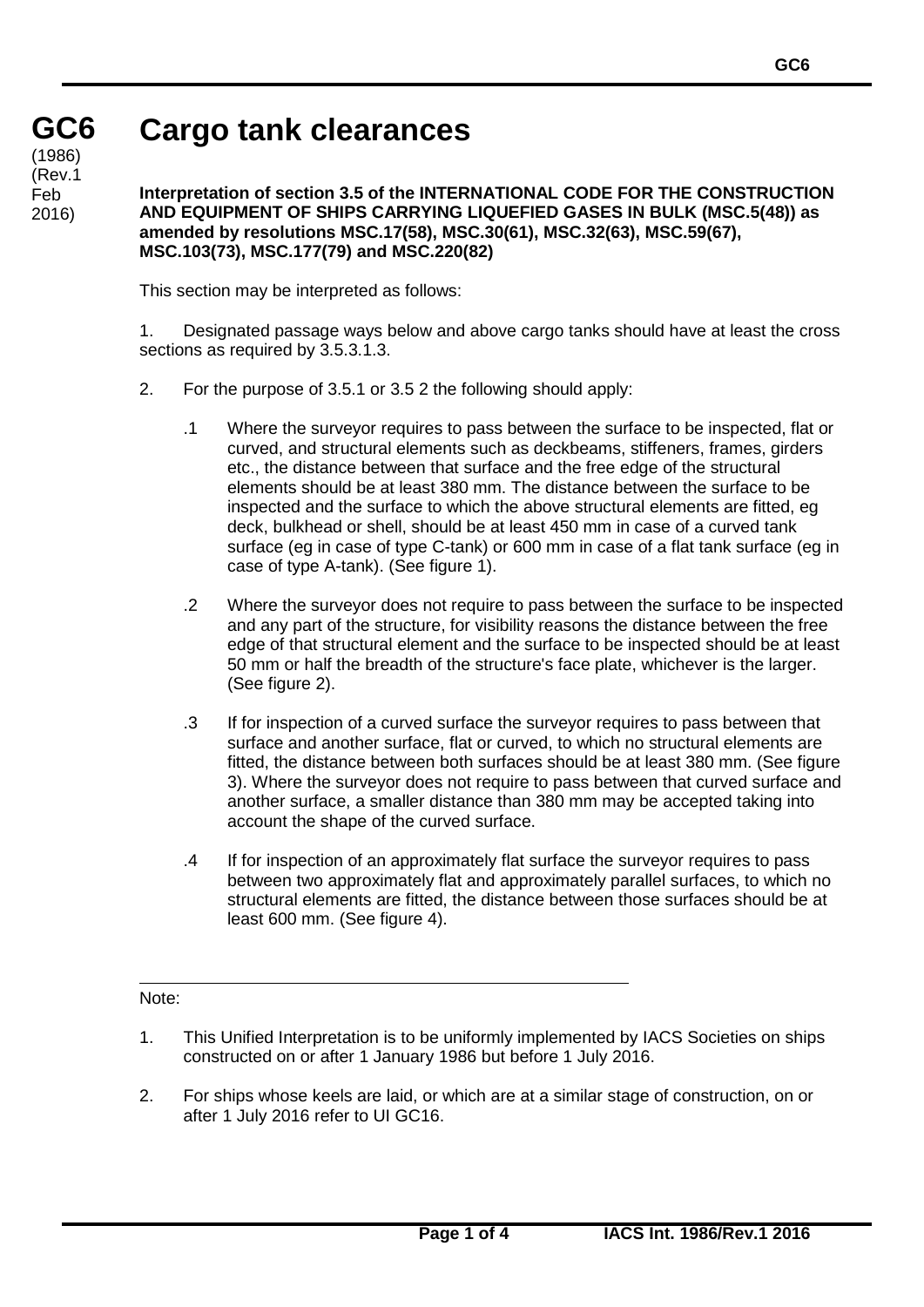- **GC6** (cont)
- .5 The minimum distances between a cargo tank sump and adjacent double bottom structure in way of a suction wells should not be less than shown in figure 5. If there is no suction well, the distance between the cargo tank sump and the inner bottom should not be less than 50 mm.
- .6 The distance between a cargo tank dome and deck structures should not be less than 150 mm. (See figure 6).
- .7 If necessary for inspection fixed or portable staging should be installed. This staging should not impair the distances required under .1 to .4.
- .8 If fixed or portable ventilation ducting has to be fitted in compliance with 12.2 such ducting should not impair the distances required under .1 to .4.
- 3. For the purpose of sub-paragraph 3.5.3.1.2 and .1.3 the following should apply:
	- .1 The term "minimum clear opening of not less than 600 x 600 mm" means that such openings may have corner radii up to 100 mm maximum.
	- .2 The term "minimum clear opening of not less than 600 x 800 mm" includes also an opening of the following size:



.3 Circular access openings in type-C cargo tanks should have diameters of not less than 600 mm.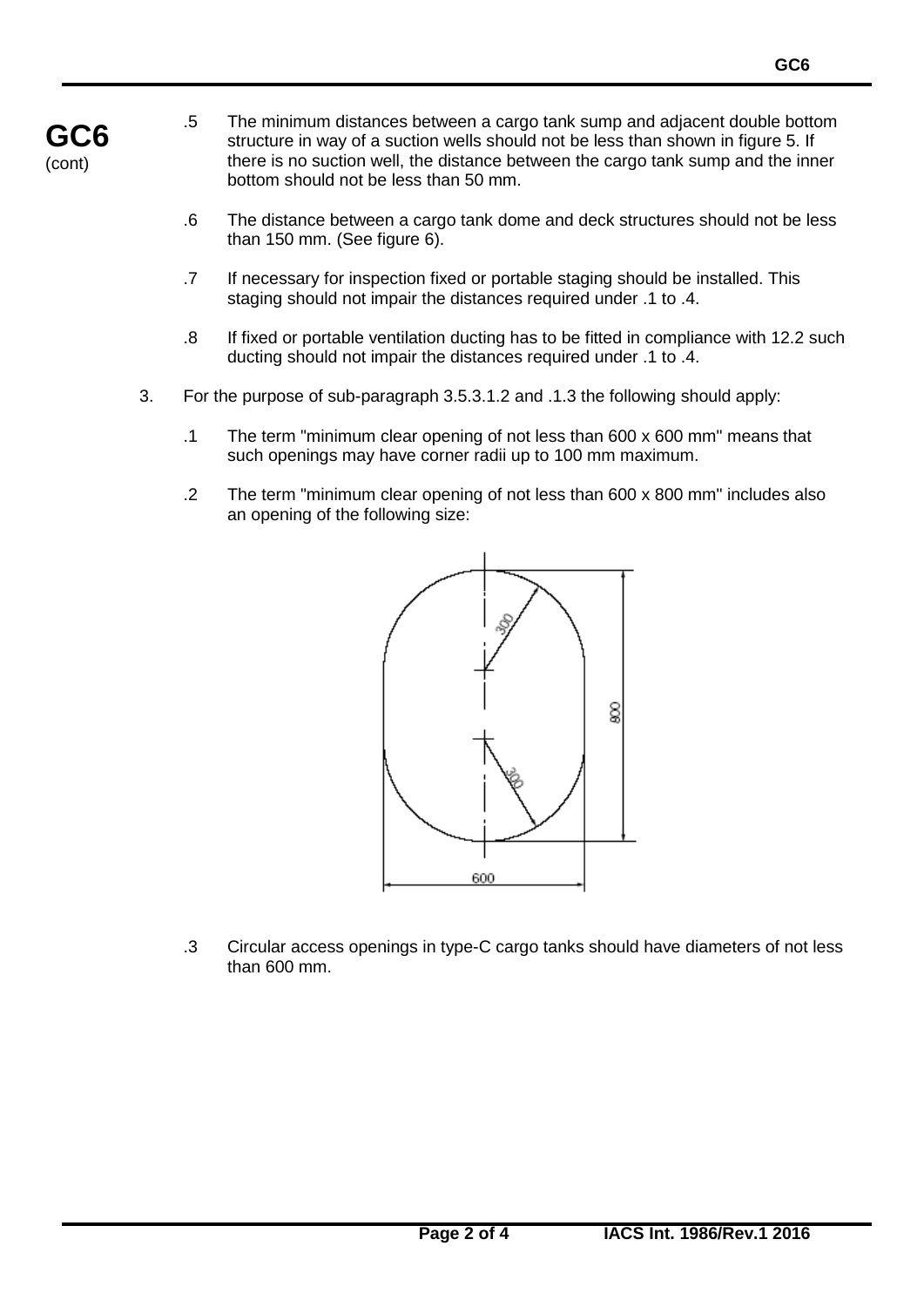